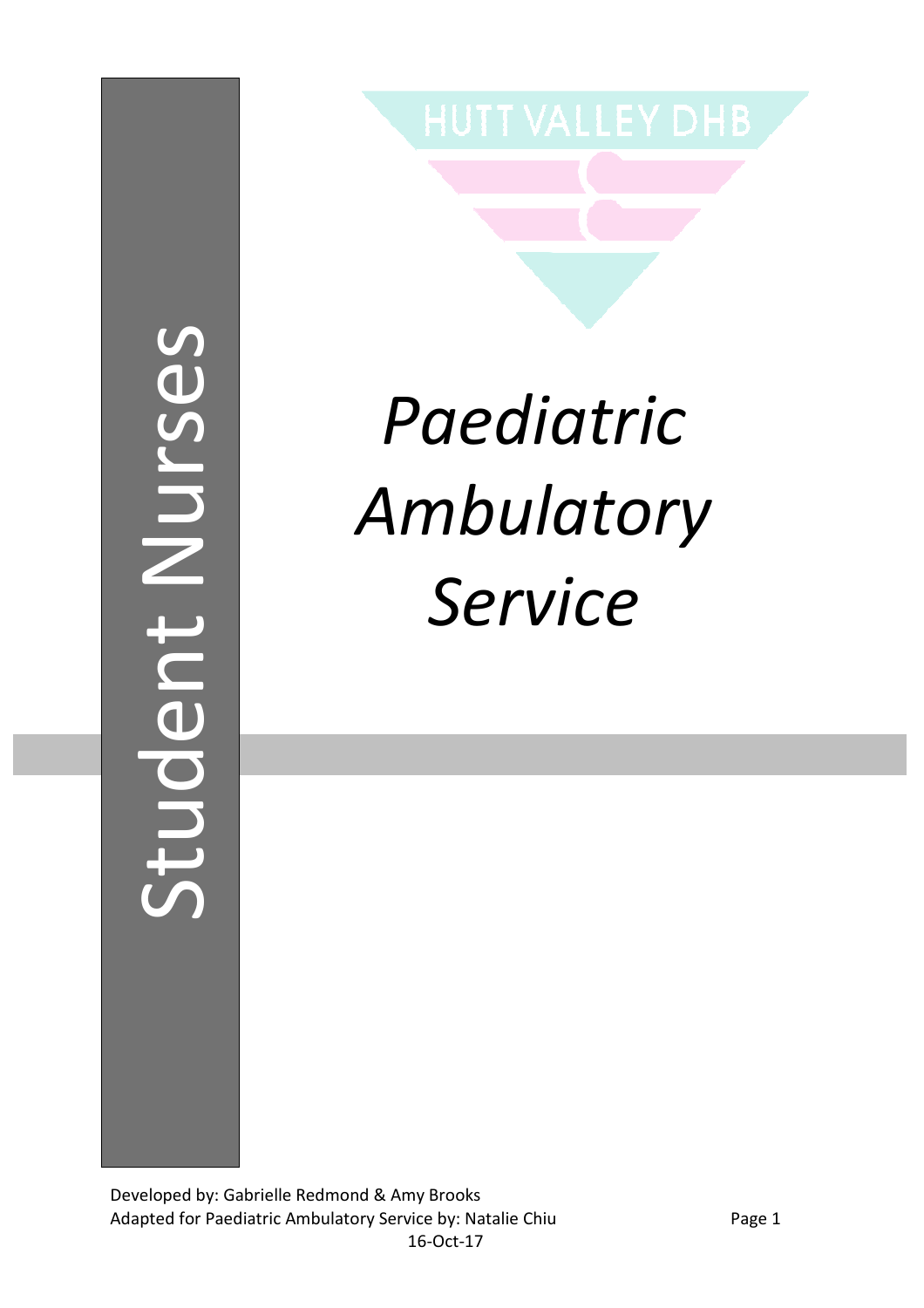### **The Paediatric Ambulatory Service (PAS)**

The Paediatric Ambulatory Service at Hutt Valley District Health Board provides a professional and dynamic service to the children and families of Lower Hutt, Upper Hutt, Wainuiomata and occasionally the Wairarapa. We provide care to children aged 0-14 years. We also offer a regional service (lower North Island and the top of the South Island) for children requiring management of burns or plastic surgery.

### **Children's Health Philosophy**

- We believe children should be treated as individuals with a right to dignity, privacy, safety and confidentiality.
- Children have the right to be involved in their own care, learn about their own health, and receive professional nursing care.
- We believe a family's social and financial factors, education, knowledge and cultural beliefs influence a child's perception of health.
- As nurses we can influence knowledge and attitudes to health through our roles as health educators/teachers.
- We see the family as an essential part of a child's life, and as a result the focus of our care is on the family.

#### **Day 1 Checklist**

- $\Box$  Provide PAS with emergency contact details (form in student folder)
- $\Box$  Locate roster folder and allocation book
- $\Box$  Locate resus trolley and car emergency kit
- $\Box$  Familiarise self with emergency procedures
- $\Box$  Familiarise self with the layout of the Children's Outpatients

#### **Who to Contact**

- For roster enquiries Student Liaison
- For advice, education and resources Nurse Educator
- For day to day patient queries Preceptor or ACNM
- For complaints or issues Nurse Educator, CNM, or Student Liaison
- To discuss future employment process CNM

**Clinical Nurse Manager –** Sagni Prasad **Associate Clinical Nurse Manager –** Tracy Paddock **Clinical Nurse Educator –** Gabrielle Redmond **Student Liaison –** Kath Grant **Children's Outpatients: (04) 570 9077**

#### **Welcome!! We look forward to working with you!**

Developed by: Gabrielle Redmond & Amy Brooks Adapted for Paediatric Ambulatory Service by: Natalie Chiu Page 2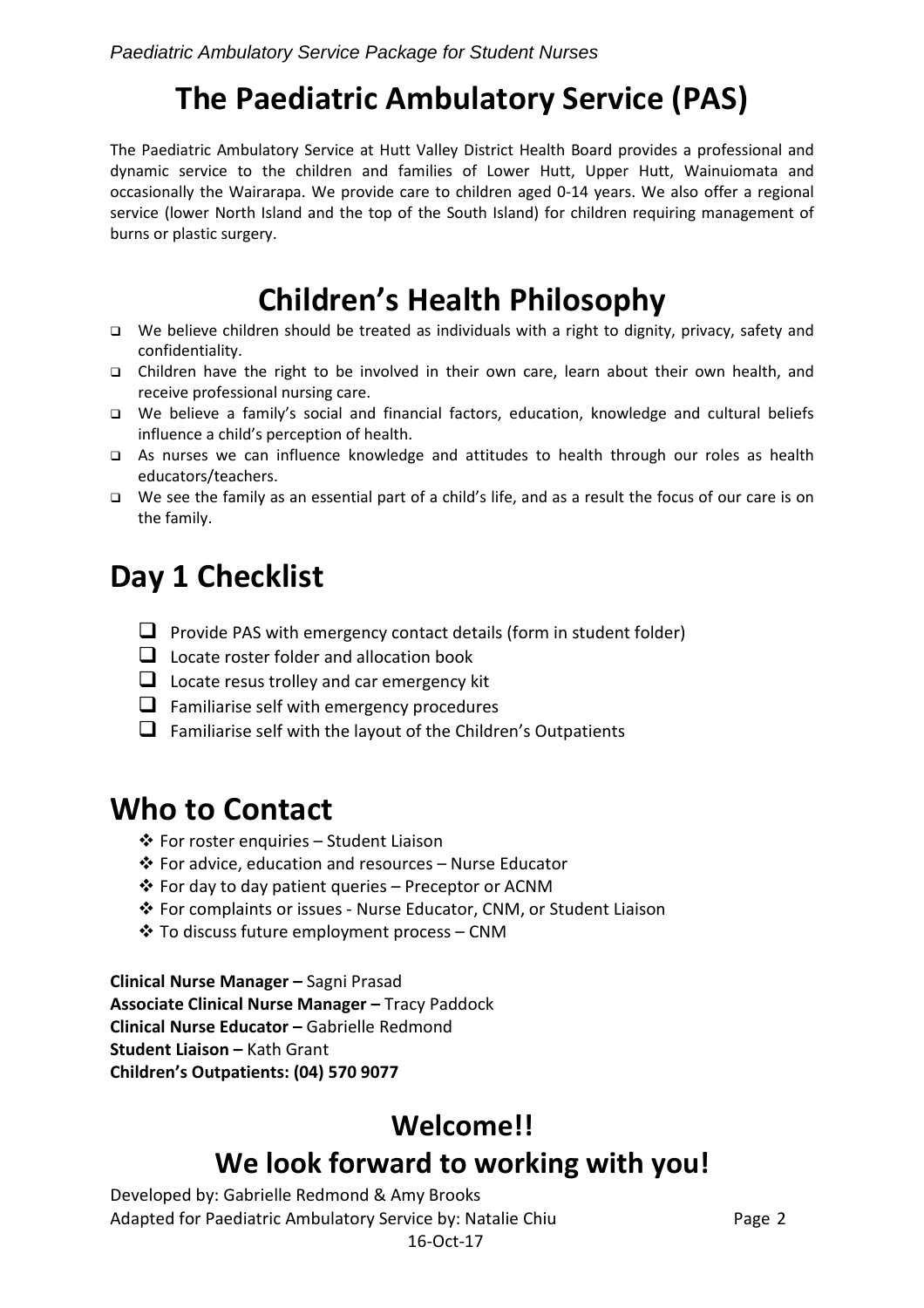# **Your Preceptor**

Hutt Valley District Health Board recognises that starting a new clinical placement can be a stressful and sometimes overwhelming experience. To help alleviate this, we aim to provide you with an individualized orientation programme where you and your preceptor(s) work together to identify your learning needs and plan to meet them within your clinical placement.

Your preceptor(s) will be the main people responsible for your orientation and your placement experience, and you will be allocated 1 or 2 main preceptors during your placement. We also have part time staff so although we try our very best to allocate you with the same preceptors, this may not always be possible due to individual and staffing needs.

Your roster can be found in the roster folder in the community nurse office. Your shifts will be highlighted along with the nurse you are working with that shift. You are responsible for familiarizing your roster and attending your rostered shifts. If there are any problems with your roster, or if you have specific requests please discuss them with the student liaison as soon as possible.

If you have any concerns or questions, do not hesitate to contact the above people.

#### **Your Preceptors are:**

#### **Sickness**

If you are sick and you need the day off, this is okay. You will be able to make up the time later. Please call the Children's Outpatients on **04 570 9077** to let us know you will be off sick, and how long for.

If you are feeling unwell during your shift, please let your preceptor or the ACNM know as soon as possible.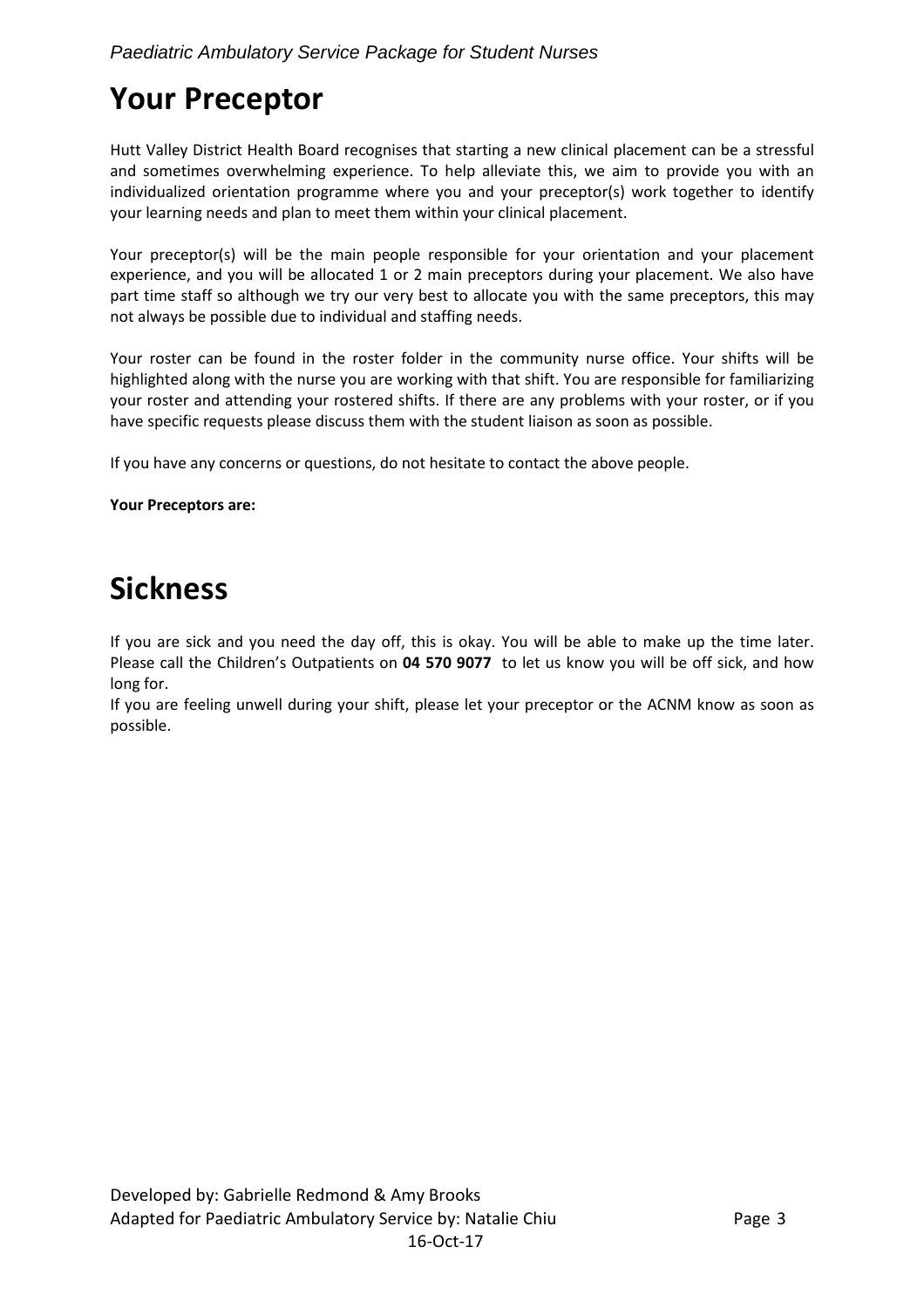# **Expectations of the Student Nurse while on placement at PAS**

There is only one shift in PAS: **Monday-Friday 0800-1630** 

However there are a few shift codes that we use for the various roles we do: V= Community Visits NLA (P)= Nurse Led Activities Paediatric Day Procedures NLA (E)= Nurse Led Activities Eczema Clinic C= Clinic L= Leave/day off

- It is expected that you arrive on time for your shift and if you are going to be late, or if you are unwell, please ring the receptionist on **5709077** and speak to your preceptor or leave a message.
- You must complete the full shift that you are allocated to work. If you are unable to do so please discuss this with your nurse, preceptor or nurse educator.
- We endeavor to give you a fair roster with continuity of preceptor(s). If you are unable to work the shifts you have been rostered you need to discuss this with the student liaison before any changes can be made.
- We do not expect you to have paediatric specific knowledge when you start this placement. Your preceptor will work with you to help you learn about assessment and management of a variety of paediatric conditions.
- Your preceptor or the nurse you're working with should be aware of your learning objectives. Please discuss these at the start of each day.
- If you are not achieving your objectives please see the Nurse Educator, your preceptor, or the student liaison before your last week on the ward.
- Third year students that are commencing their final placement need to identify early in their placement which preceptor will be fulfilling their documentation requirements and ensure their preceptor has an adequate time frame to complete these.
- Please ensure your uniform meets your institution standards and for infection control reasons that your uniform is clean, jewellery is removed and long hair tied back.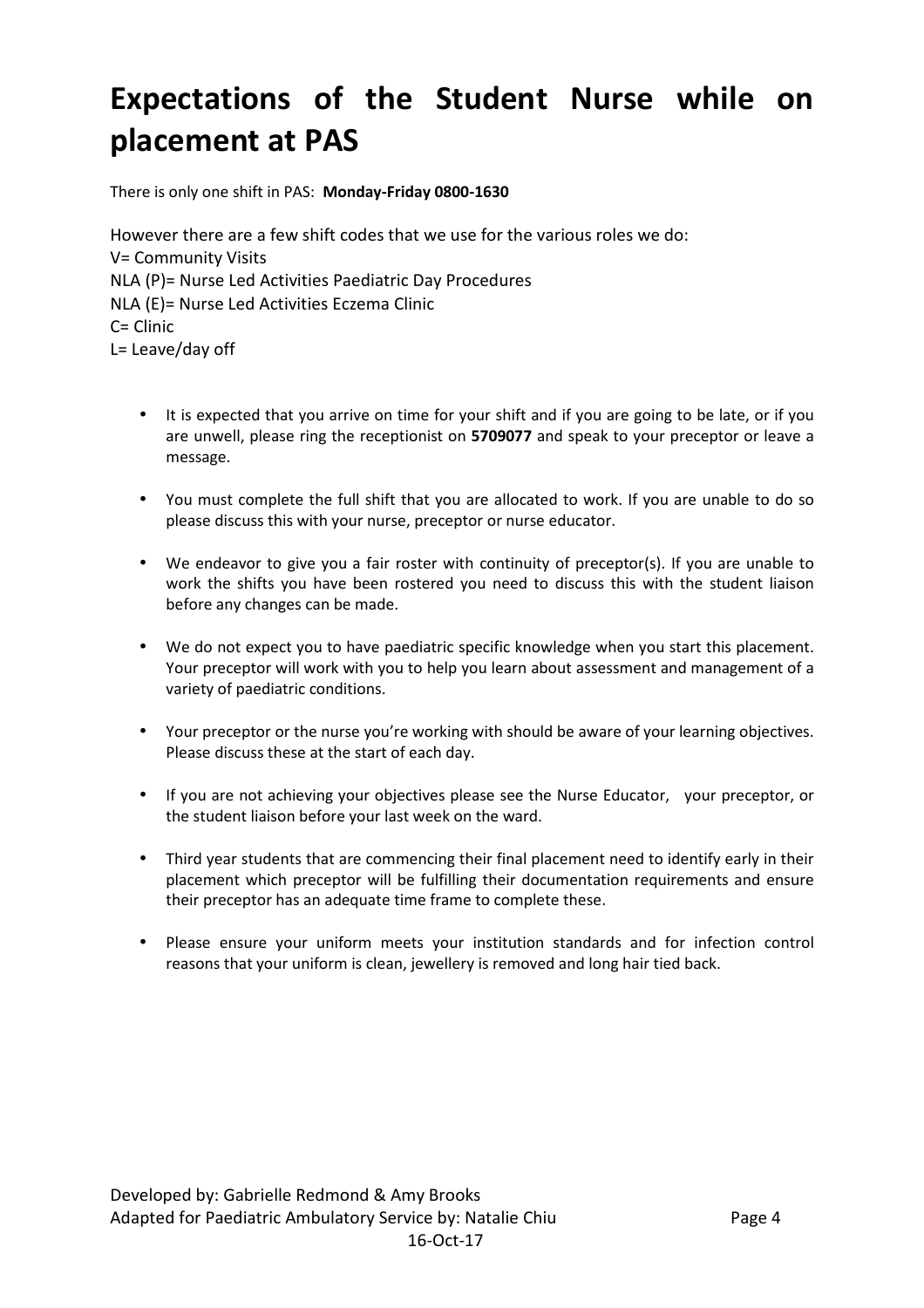### **Safety Measures in PAS**

Because PAS encompasses multiple services (i.e. Paediatric Day procedures, community visits and clinic), please apply these measures with common sense to each area.

- □ Never leave a baby/small child unattended on a bed.
- Always ensure cot / bed sides are up.
- Never leave drugs or other dangerous substances within reach of children.
- All medicines, both IV and oral, must be double checked by two registered nurses.
- $\Box$  All documentation must be kept up to date. If you are completing documentation yourself this needs to be double signed by the registered nurse you are working with.
- Patients, parents and visitors are not permitted in the staff only areas, i.e. staffroom, store and equipment cupboards, office and work station, due to safety and confidentiality issues.
- No hot drinks in the Day Procedure area or office we must remind parents of this safety.
- □ Ensure the main door to Children's Outpatients is kept shut.
- $\Box$  Use the appropriate sharps disposal system.
- Use discretion when giving information over the phone. There is also a book into which phone enquiries from people wanting medical advice are written.
- □ Know where all fire exits extinguishers and fire hoses are.
- Know what to do in an emergency situation or arrest raise the alarm, dial 777, get the resuscitation trolley/emergency kit out of the car. Your CPR training should be recent and up to date.
- $\Box$  The resuscitation trolley is located near the clinic rooms.
- $\Box$  The resuscitation trolley is checked weekly to ensure it is stocked appropriately. This is done by a registered nurse, although it is a good idea for you to help check it regularly so that you familiarize yourself with its layout and the equipment inside.
- Keep equipment in the correct places and try to keep the store room uncluttered.
- **Ensure all bed spaces have emergency equipment available suction, oxygen, masks that are** appropriate for the child's age and size (Day Procedures).
- □ Ensure personal safety when out on community visits. This includes being aware of hazards such as dogs on properties, situations where you may feel unsafe or out of your comfort zone. Please ensure you have cellphone access with you when out on visits- either a personal cellphone or the community nurse will have a phone on them that has GPS tracking. If you feel unsafe when out on a community visit, please advise your preceptor.
- Personal cellphone use should be limited to break times only, or in a case of emergency as above.
- □ Wear appropriate uniform and covered shoes, particularly when out on visits.

Developed by: Gabrielle Redmond & Amy Brooks Adapted for Paediatric Ambulatory Service by: Natalie Chiu Page 5 16-Oct-17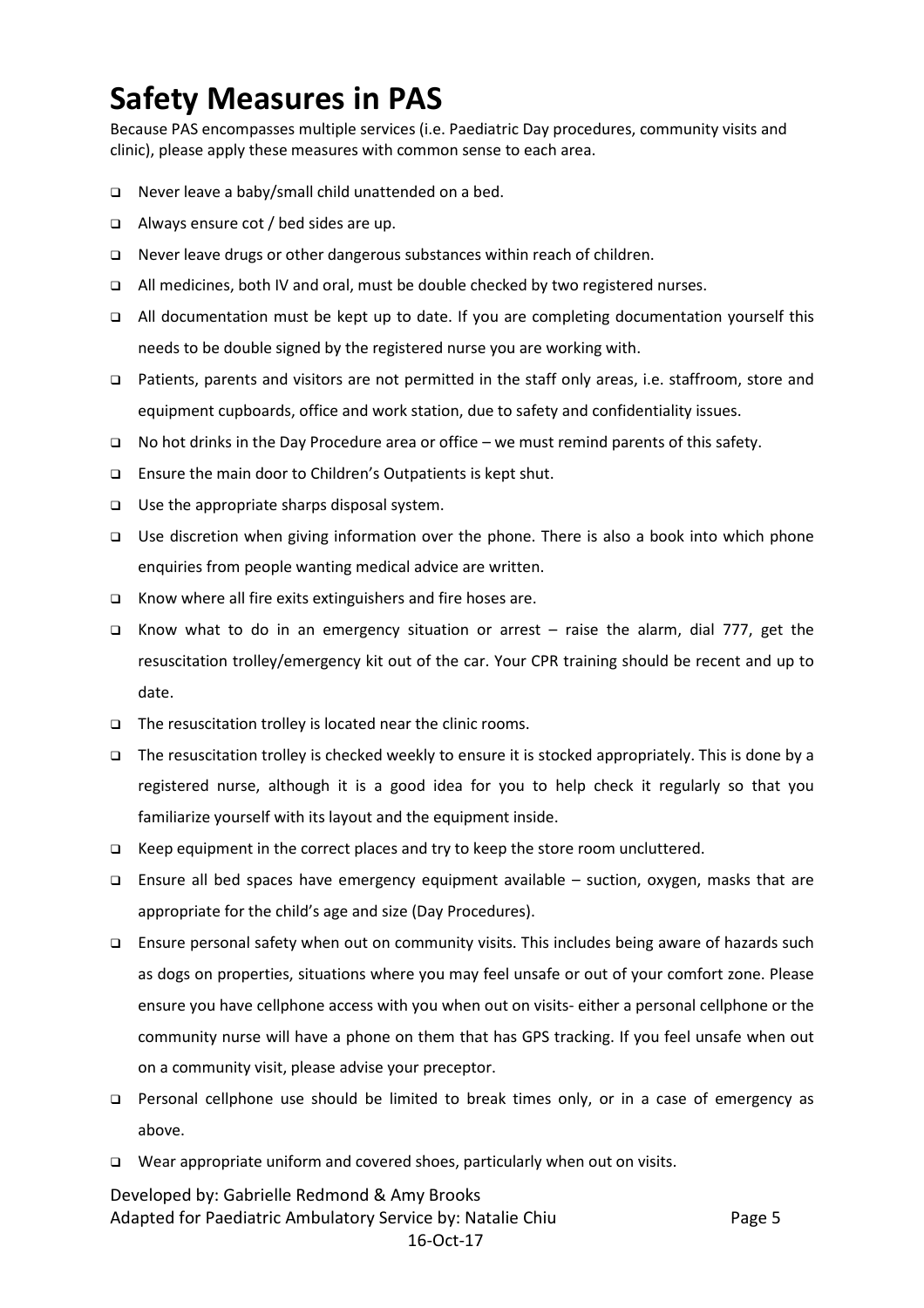#### **Treasure Hunt**

This list is designed to help you become familiar with the environment, but is by no means exhaustive of all the things you will be required to locate.

- $\Box$  Controlled Drug Prescriptions  $\Box$  Volumetric pumps
- 
- $\square$  CNM/ACNM/NE/Drs Office's  $\square$  Medication Resources
- $\Box$  Referral forms (MRI, ECG, ECHO etc)  $\Box$  Sterile and non-sterile gloves
- 
- $\Box$  Staff tea room  $\Box$  Student folder
- 
- 
- 
- $\Box$  Specimen containers (urine/faeces)  $\Box$  Photocopier
- $\Box$  Paediatric Day Stay (DSU/SAU)  $\Box$  Patient charts/notes
- $\Box$  Dressing Supplies  $\Box$  Laboratory forms
- $\Box$  Play room/Play therapists  $\Box$  Sexual Abuse Kit
- $\Box$  Roster  $\Box$  CAU
- $\Box$  Monitors and Saturation probes  $\Box$  Resuscitation trolley
- $\Box$  Eczema resource trolley  $\Box$  Education Board
- $\Box$  Urine dipsticks and specimen bags  $\Box$  IV Fluids
- $\Box$  DCA Machine and equipment  $\Box$  Doctors trays
- $\Box$  Reception in tray  $\Box$  IV Trolley
- 
- 
- $\Box$  Incontinence pads (blueies )  $\Box$  Portable suction
- 
- 
- $\Box$  Education Pamphlets  $\Box$  Nasogastric Tube Bag
- $\Box$  Cupboard for parents to pick up supplies  $\Box$  Non sterile gloves
- $\Box$  Massimo Machine  $\Box$  Road maps
- $\Box$  Gastrostomy Doll  $\Box$  Oxygen cylinders
- $\Box$  Pregnancy tests  $\Box$  Flow meters
- 
- $\Box$  Linen supplies  $\Box$  Nappy store room
	-
	-
- $\Box$  Scales (chair, baby)  $\Box$  Benzanthine Benzylpenicillin
	-
- $\Box$  Blood tubes  $\Box$  Bio-hazard bags
- $\Box$  X-ray facilities  $\Box$  X-ray facilities
- $\Box$  Specimen bags  $\Box$  Stationery supplies
	-
	-
	-
	-
	-
	-
	-
	-
	-
	-
- $\Box$  Blood sugar and ketone strips  $\Box$  Oxygen supplies (tubing/masks etc)
- $\Box$  Laundry bags  $\Box$  Dressing packs
	-
- $\Box$  Catheters  $\Box$  Homecare referral slot
- $\Box$  Feeding Tubes  $\Box$  Otoscope and Auriscope
	-
	-
	-
	-
	-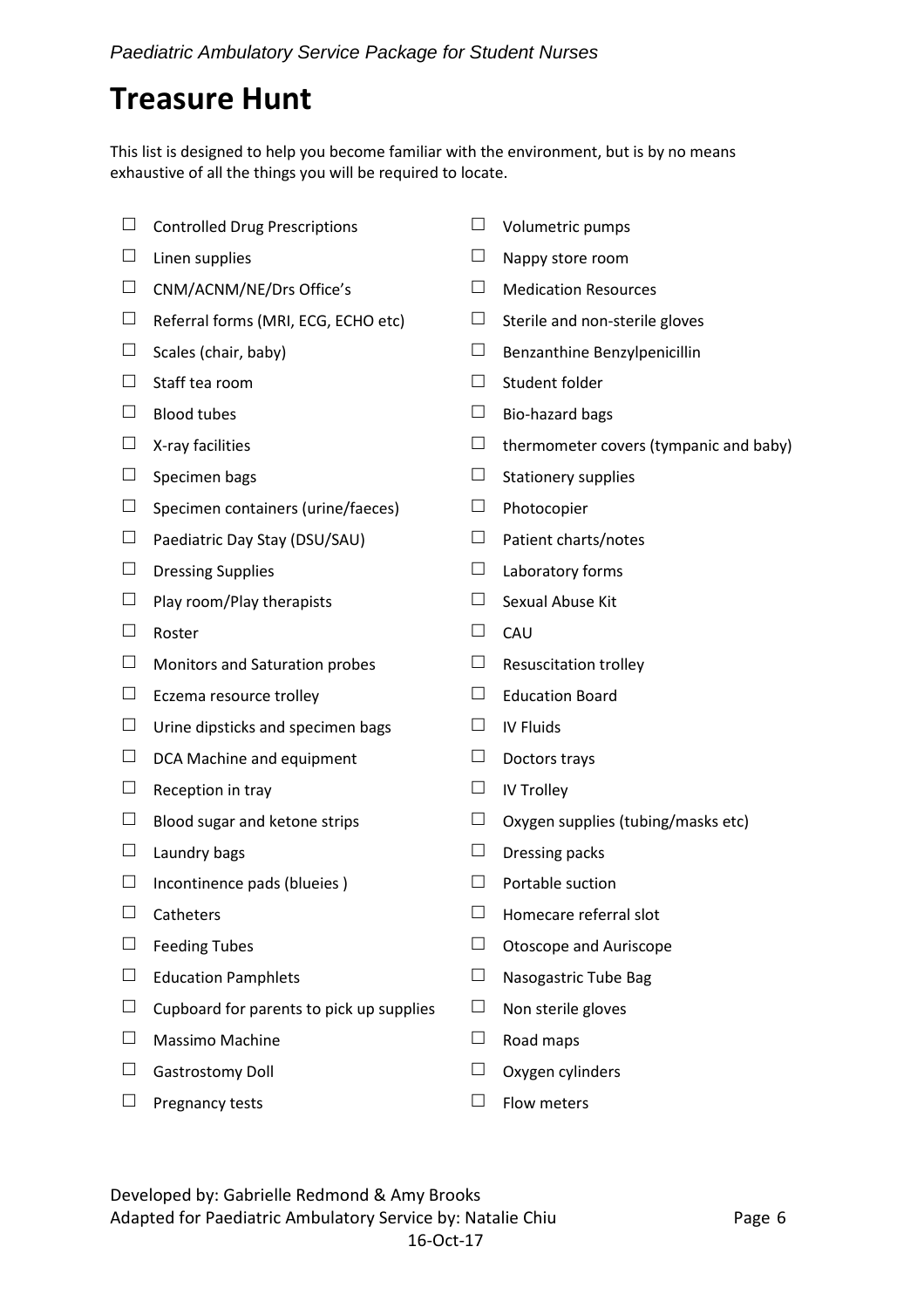### **Objectives**

These are examples of some skills / competencies that you may develop while on this clinical placement. These lists are not exhaustive and we expect you to seek out your own learning needs in addition. Please continue to develop these objectives during your placement and record any achievements or experiences. Your preceptor will look over these weekly and add to / adjust them.

#### **Nurse Led Clinics**

- Weighing and measuring height for children, plotting on Concerto growth chart
- Obtaining a urine sample for dipstick analysis
- Paediatric observations eg. Temperature, HR, SpO2, Blood Pressure
- Opportunistic education e.g. eczema care
- Obtaining a blood sample for the DCA machine (Diabetes Clinic)
- Answering the phone and attending to any queries/communications for the Paediatricians

\_\_\_\_\_\_\_\_\_\_\_\_\_\_\_\_\_\_\_\_\_\_\_\_\_\_\_\_\_\_\_\_\_\_\_\_\_\_\_\_\_\_\_\_\_\_\_\_\_\_\_\_\_\_\_\_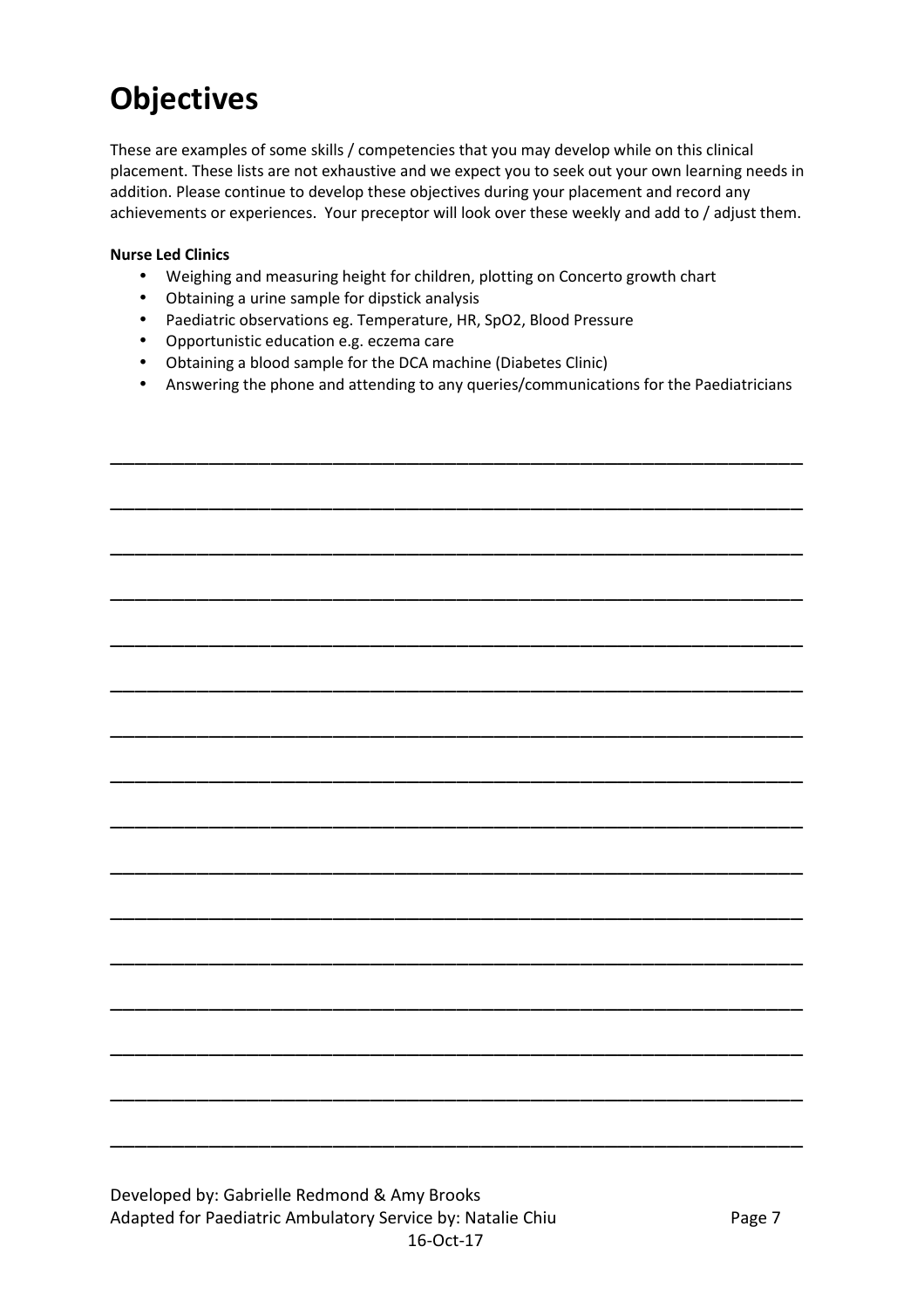Paediatric Day Procedures

- Time Management
- Documentation
- General Nursing Assessment
- Observations
- Medication administration

Developed by: Gabrielle Redmond & Amy Brooks Adapted for Paediatric Ambulatory Service by: Natalie Chiu 16-Oct-17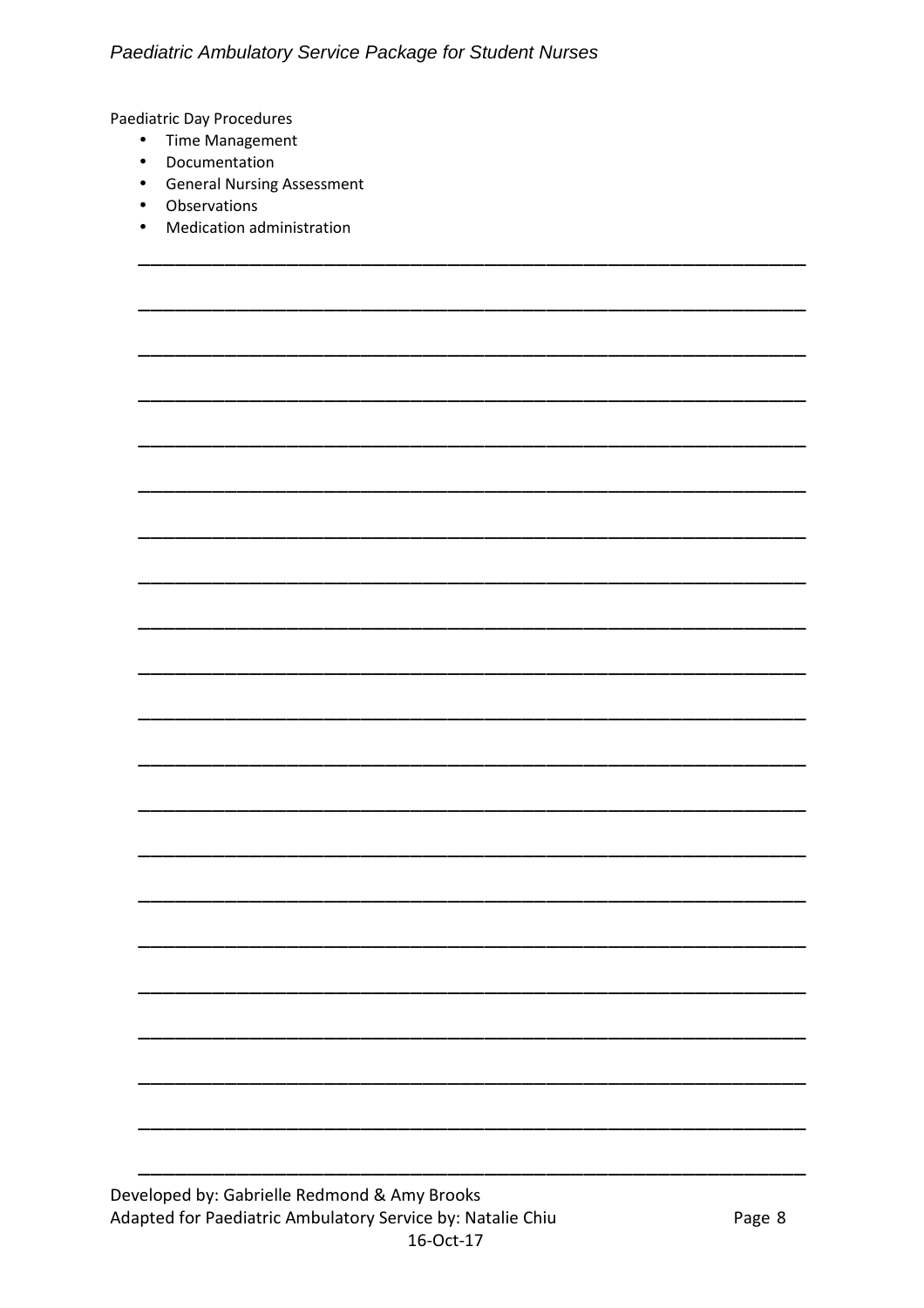#### Paediatric Ambulatory Service Package for Student Nurses

**Community Visits:** 

- Weighing children
- Nasogastric tube insertion
- Gastrostomy assessment and care
- Wound Dressings
- Finger-prick blood sampling

Developed by: Gabrielle Redmond & Amy Brooks Adapted for Paediatric Ambulatory Service by: Natalie Chiu 16-Oct-17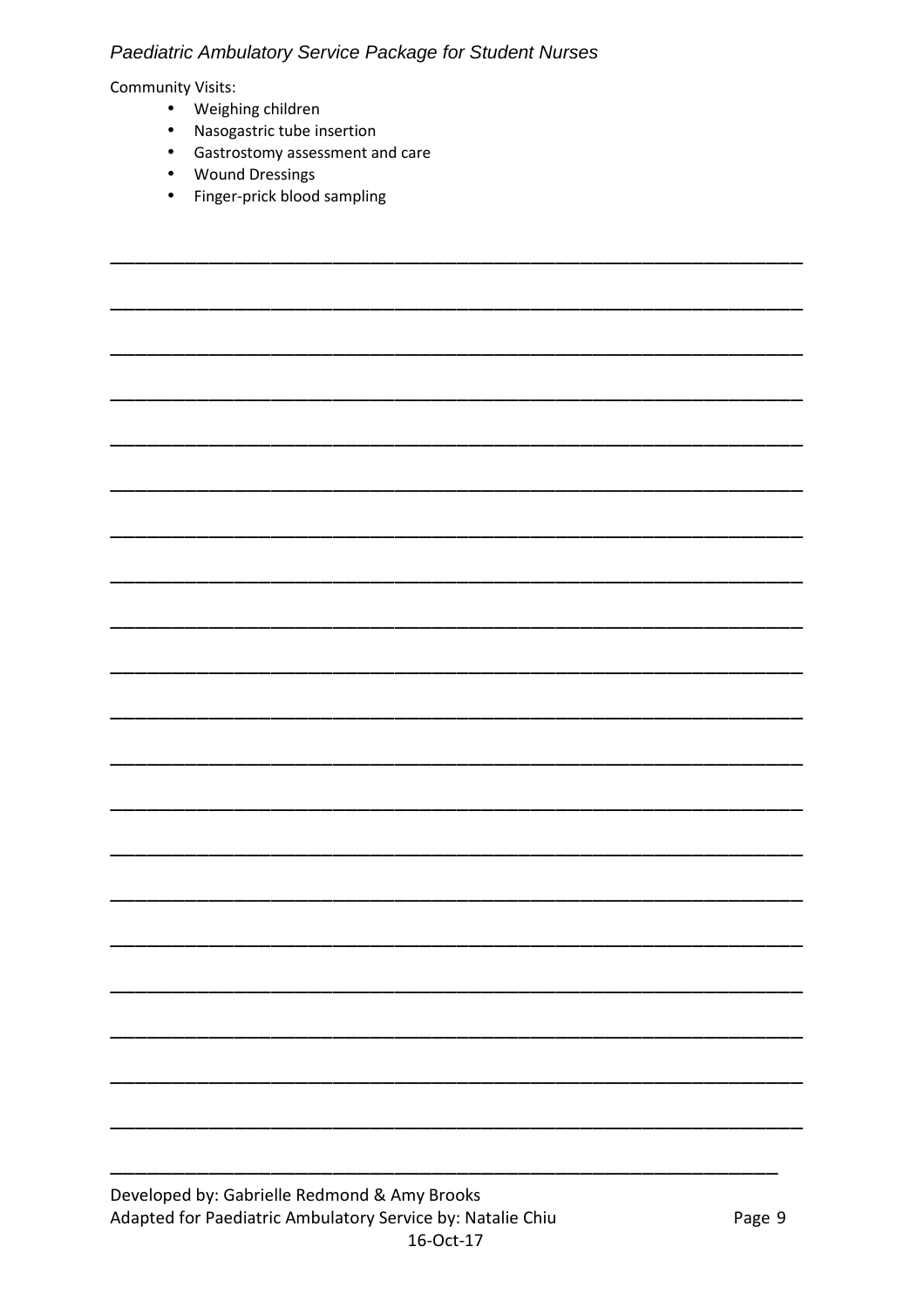#### **Common Presentations and referrals to PAS**

Children are referred to the service for a variety of conditions/treatments, which include:

Paediatric Day Procedures

- □ Hormone testing
- Intravenous infusions
- Immunisations
- □ Food allergy testing
- Medication administration

Paediatric Community Service

- Wound care and dressings e.g. burns, surgical wounds
- □ Blood tests
- □ Continence support
- □ Eczema care and treatment
- Nutriton and enteral feeding support (including NGT and gastrostomy feeding)
- Rheumatic Fever medications (Monthly Benzanthine Benzylpenicillin IM injections)
- Complex care at home support (home oxygen, suction)
- Home intravenous care (e.g. PICC line antibiotics)

Home Care Service (a division of the Paediatric Community Service)

- □ Respiratory Assessment
- Post-ward follow-up (phone or home-visit)
- General nursing assessment
- □ Equipment supply e.g. apnoea monitors

Paediatric Outpatients (Clinic): Referrals are made by GPs, Plunket Nurses, other DHB paediatricians, Child Development Service and community health services. Our paediatricians may see children for these various reasons:

- Behavioural and associated learning disability needs
- Medical diagnoses e.g. respiratory, renal, endocrine, cardiac and neurological disorders
- □ Sleep disorders
- □ Adolescent mental and physical health
- Congential disorders (Genetics clinics are also run by Wellington Genetics)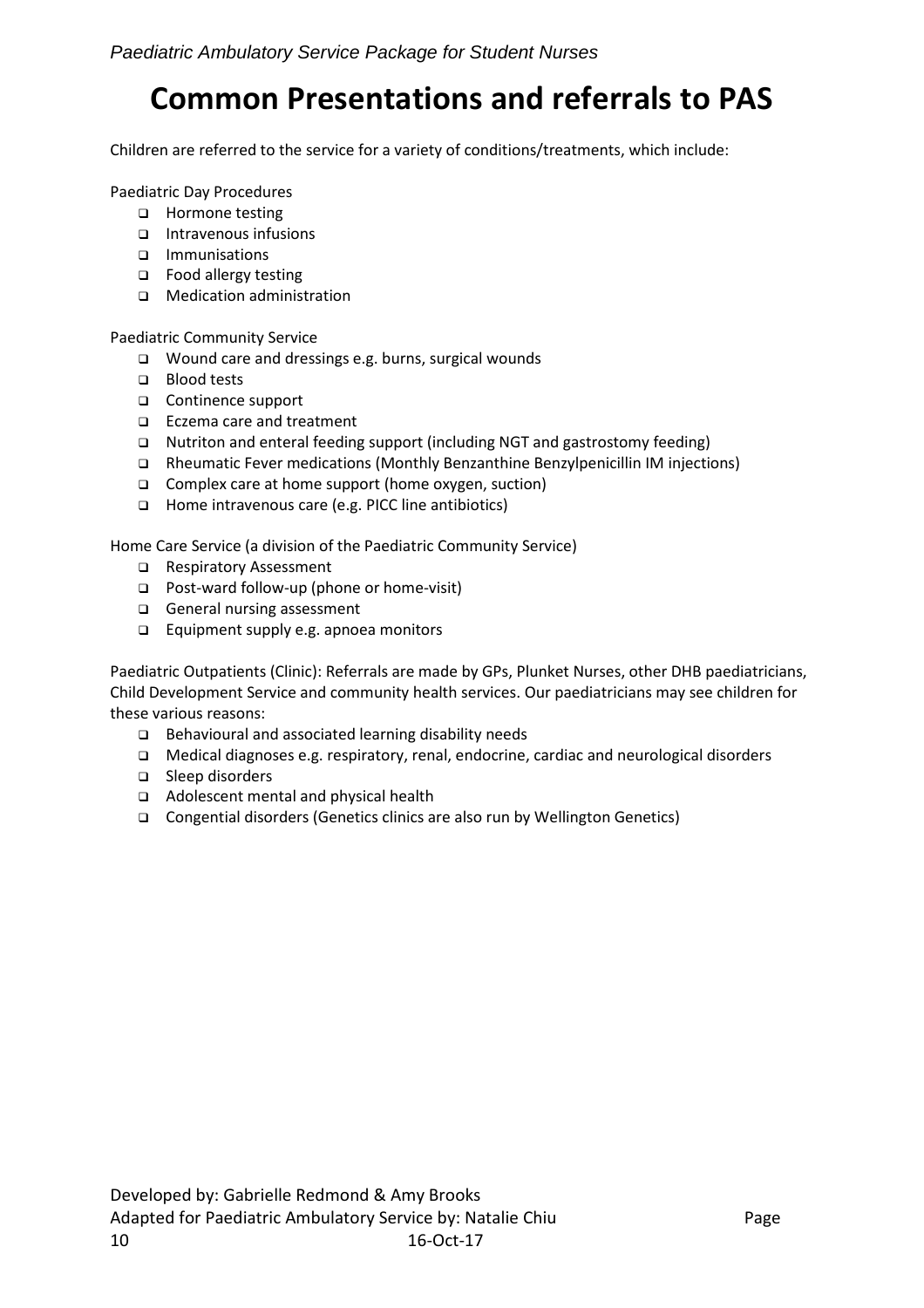#### **Common Medications**

Administration of drugs is an important factor in nursing. Administering drugs to children is different then adults. Drug doses are calculated by the child's weight, therefore it is important to check a child's weight with the most recent visit. It's the PAS policy that EVERY drug (IV, oral, PR, inhalers, nebs etc) is checked by two registered nurses prior administration. It is vital that you know these drug calculation formulas.

PILLS/TABLETS: LIQUIDS: Got Got

 $Want$  = Dosage required Want x mls = Dosage required

Remember to check the 5 R's when administering any medications:

- □ Right patient
- □ Right drug
- □ Right dose
- □ Right route
- □ Right time

Drug charts should routinely be check to ensure they are correct and up to date. This includes the child's correct details, their most recent weight, and whether the child has any allergies, If you are unsure about any of the medicines a child is prescribed, the red Paediatric Pharmacopoeia is a good guide to check dosages and administration routes.

Common medications used in PAS include:

- IV antibiotics e.g. Flucloxacillin
- IM antibiotics e.g. Benzanthine Benzylpenicillin
- Oral and IV steroids e.g. Prednisolone, Methylprednisolone
- Oral medications e.g. paracetamol, loratadine
- IV infusions e.g. Infliximab
- IV fluids e.g. 0.9% Sodium Chloride
- Blood products e.g. Intragam P
- Topical treatments e.g. silver nitrate, fucicort, viaderm, fatty cream, hydrocortisone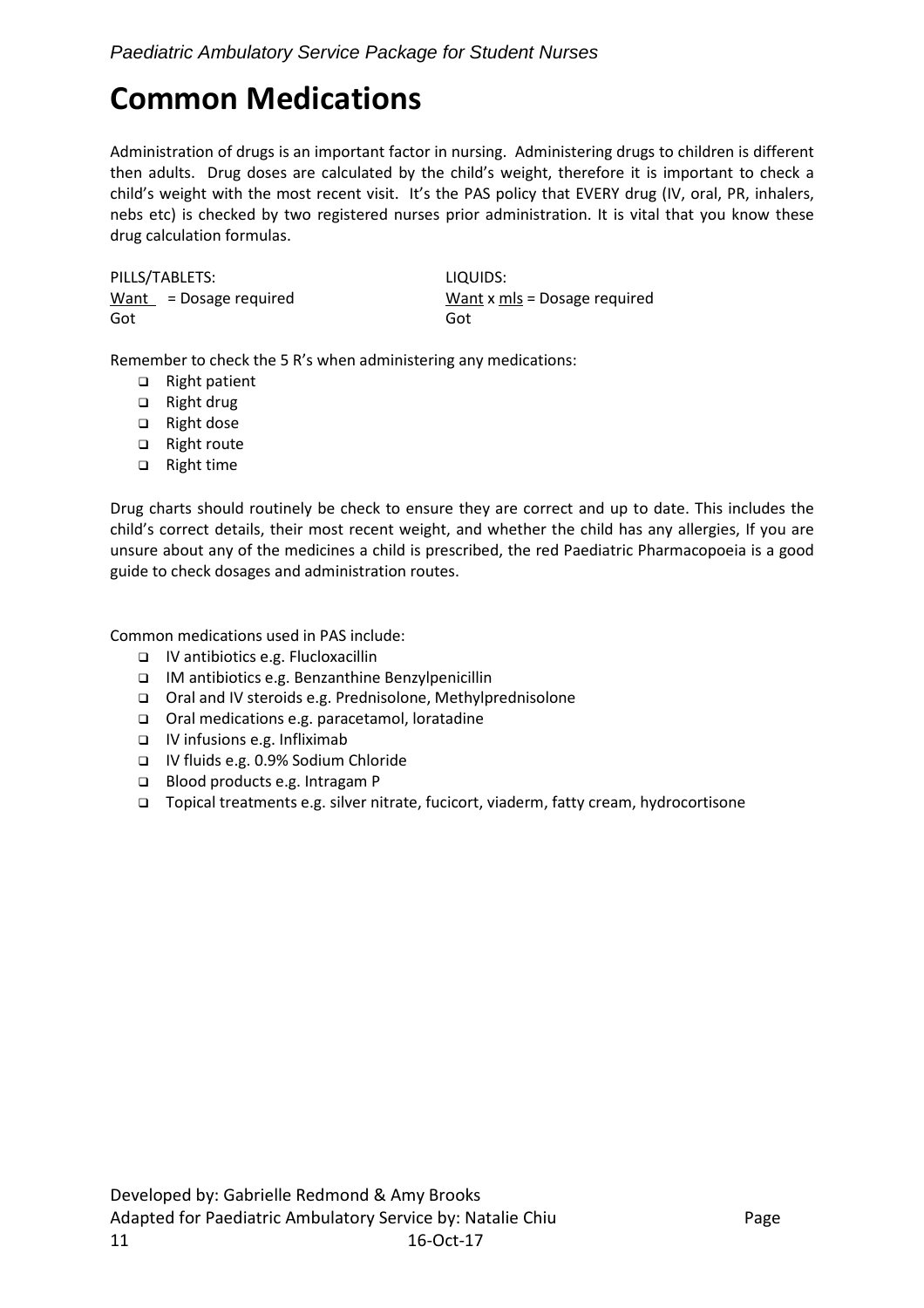# **References**

Baily, D. (2001). *Childrens Ward Student Placement.* Lower Hutt: Hutt Valley District Health Board

Britton, E. (1989). The orientation process. AORN. 49 (2) 543-544.

Breton, C. (2003). *Southern Cross Orientation Package for Ward Nurses*. Wellington: Southern Cross Hospital.

Kaviani, N. & Stillwell, Y. (2000). An evaluative study of clinical preceptorship. Nurse Education Today, 20, 218-226.

Redmond, G. (2009). *Children's Ward Orientation Package for Ward Nurses*. Lower Hutt: Hutt Valley District Health Board

Upchurch, A. (2008). *Burns and Plastics Unit Orientation Package for Ward Nurses*. Lower Hutt: Hutt Valley District Health Board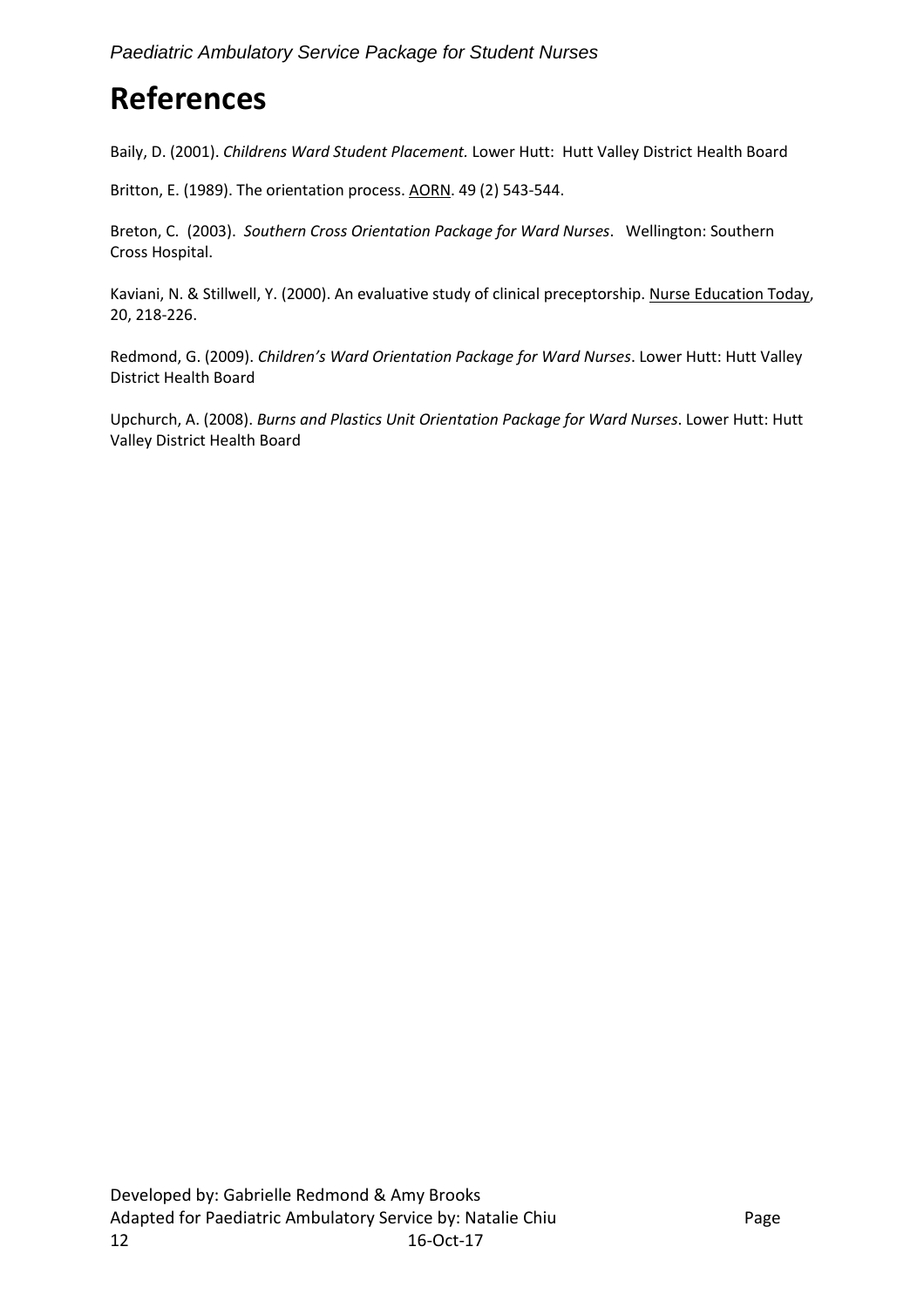#### **Evaluation of your Clinical Preceptor**

Please return your evaluation to Gabrielle (Nurse Educator)

|  | Name of Preceptor |  |  |  |
|--|-------------------|--|--|--|
|--|-------------------|--|--|--|

Name of Preceptor\_\_\_\_\_\_\_\_\_\_\_\_\_\_\_\_\_\_\_\_\_\_\_\_\_\_\_\_\_\_\_\_\_\_\_\_\_ Date\_\_\_\_\_\_\_\_\_\_

**E =** Excellent **VG =** Very Good **S =** Satisfactory **NI =** Needs Improvement

| Please read the following statements then tick the box that best indicates your experience |   |    |   |           |  |  |  |
|--------------------------------------------------------------------------------------------|---|----|---|-----------|--|--|--|
| <b>My Preceptor:</b>                                                                       | E | VG | S | <b>NI</b> |  |  |  |
| Was welcoming and expecting me on the first day                                            |   |    |   |           |  |  |  |
| Was a good role model and demonstrated safe and competent<br>clinical practice             |   |    |   |           |  |  |  |
| Was approachable and supportive                                                            |   |    |   |           |  |  |  |
| Acknowledged my previous life skills and knowledge                                         |   |    |   |           |  |  |  |
| Provided me with feedback in relation to my clinical<br>development                        |   |    |   |           |  |  |  |
| Provided me with formal and informal learning opportunities                                |   |    |   |           |  |  |  |
| Applied adult teaching principals when teaching in the clinical<br>environment             |   |    |   |           |  |  |  |

Describe what your preceptor did well

Describe anything you would like done differently

Signed:\_\_\_\_\_\_\_\_\_\_\_\_\_\_\_\_\_\_\_\_\_\_\_\_\_\_\_\_ Name:\_\_\_\_\_\_\_\_\_\_\_\_\_\_\_\_\_\_\_\_\_\_\_\_\_\_

Developed by: Gabrielle Redmond & Amy Brooks Adapted for Paediatric Ambulatory Service by: Natalie Chiu Page 13 16-Oct-17